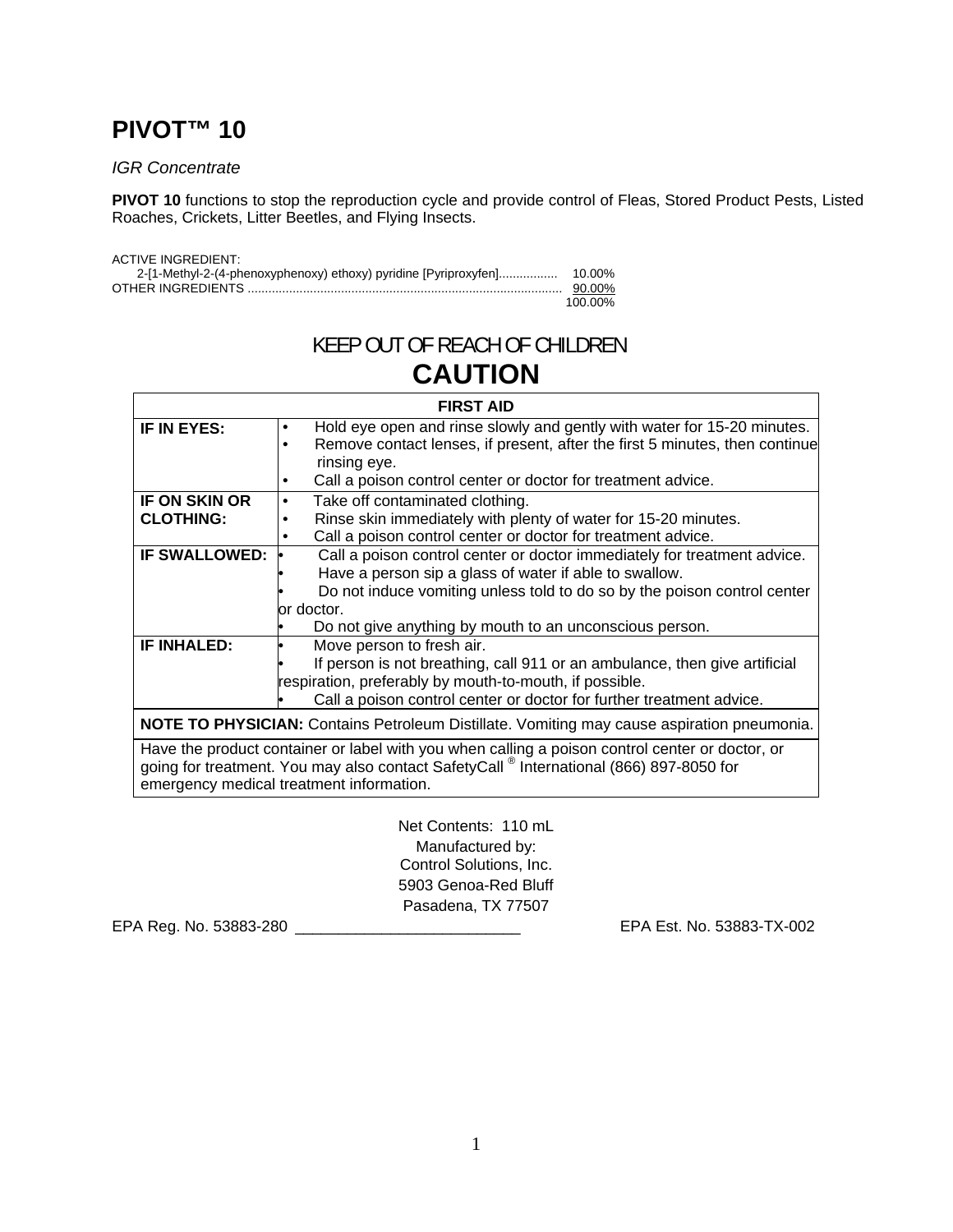For use in Commercial, Residential and Agricultural settings, including: Tobacco Plants and Warehouses, Manufacturing Plants, Commercial and Industrial Buildings, Transportation Equipment such as Automobiles, Boxcars, Buses, Boats Trucks, Railcars, Ship Cargo Holds, Food and Non-food areas of Restaurants, Food Processing Plants, Food Warehouses, Grocery Stores and Supermarkets, Schools, Office Buildings, Apartments, Hotels and Motels, Hospitals, and Homes, outside on Lawns and Building Perimeters, and in and around Livestock Housing including Poultry Housing, Dairies, Kennels and Feedlots.

# **PRECAUTIONARY STATEMENTS**

# HAZARDS TO HUMANS AND DOMESTIC ANIMALS

#### **CAUTION**

Causes moderate eye irritation. Avoid contact with skin, eyes or clothing. Wash hands thoroughly with soap and water after handling and before eating, drinking, chewing gum, using tobacco or using the toilet. Do not induce vomiting because of aspiration pneumonia hazard. Obtain medical attention if irritation persists. Avoid contamination of food or feedstuffs.

Cover or remove all food and food processing surfaces. Thoroughly wash all food processing surfaces before reuse. After spraying in bakeries, meat packing plants, food processing plants, etc., all benches, shelving, equipment, etc. where exposed food will be handled must be washed with an effective compound followed by a potable water rinse to remove all traces of contamination. Food processing operations do not have to be stopped while applying a wet spray with care and in accordance with the directions and cautions above in those establishments which do NOT operate under Federal meat, poultry, shell egg grading and egg products inspection program.

# **ENVIRONMENTAL HAZARDS**

This product is toxic to fish and aquatic invertebrates. Do not apply directly to water or to areas where surface water is present or to intertidal areas below the mean high water mark. Do not contaminate water by cleaning of equipment or disposal of equipment washwaters.

# **DIRECTIONS FOR USE**

It is a violation of Federal law to use this product in a manner inconsistent with its labeling. READ ALL DIRECTIONS COMPLETELY BEFORE USE

# **PRODUCT INFORMATION**

**PIVOT 10** inhibits the typical development and ability of immature insects from reaching adulthood. **PIVOT 10** use can limit insect reproduction by causing adult insect sterilization, reduced egg production, behavior modifications, deformed insects and death. **PIVOT 10** may be used in an Integrated Pest Management (IPM) program to help in the prevention of insect resistance.

#### PRECAUTIONS:

- 1. Do not use this product in or on electrical equipment due to possibility of shock hazard*.*
- 2. Do not wet carpet, draperies and furniture. **STAINING:** Before using **PIVOT 10**, test the spray solution in a hidden area before use. As with other products, some fibers or surfaces (such as vinyl siding) may be affected by an application of this, or any liquid product.
- 3. Before use in commercial or residential food areas, refer to the Food Handling Establishment section of the label.

Remove patients in hospital, nursing homes, or any rooms before treating. If application is done as a surface spray, or crack and crevice application, patients may re-enter once the spray has dried. If application is a ULV Fog or space spray, patients may return to the room after it has been thoroughly ventilated.

4. In institutions (including libraries, sports facilities etc.) applications may be made while the facility is in use, provided treatment is not made in the immediate area where people are present.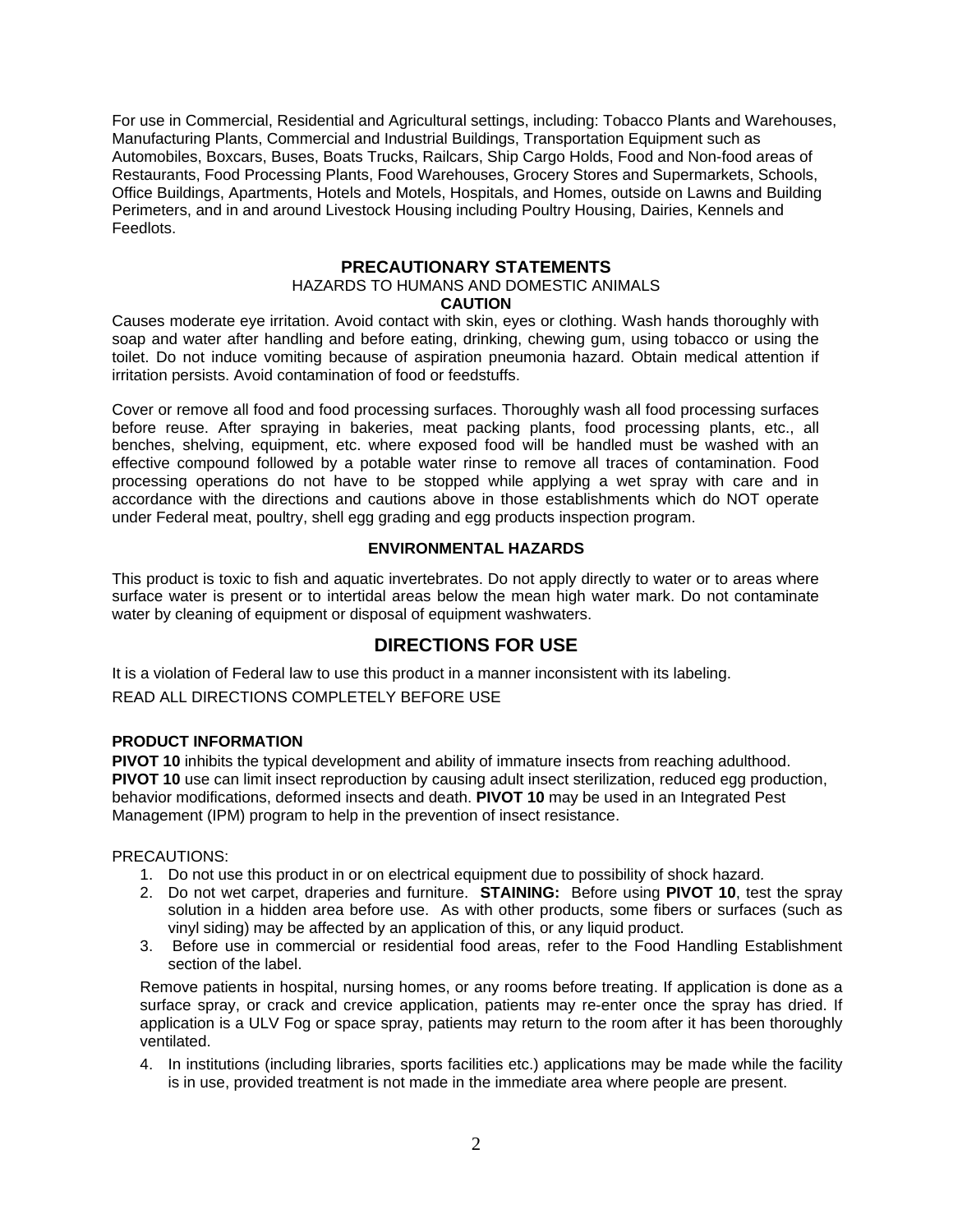### **MIXING INSTRUCTIONS**

Mix Pyriproxifen 10 EC with water and apply with suitable equipment capable of producing a coarse wet surface spray. Partly fill the sprayer with water, then add the required amount of concentrate in sprayer, agitate and fill to final volume. Agitate before each spray.

Malathion and Vapona are antagonistic to Pyriproxifen; mixing these products are not recommended.

**Tank Mixing:** Tank mix **PIVOT 10** with other registered pest control products, if allowed by product labeling Apply as directed using the label instructions that are consistent with each product. Follow the most restrictive language and precautions of the mixed products. Follow the mixing order below:

- 1. Add the tank mix partner
- 2. Add the proper volume of water, agitate and confirm the tank mix partner is in suspension
- 3. Add the specified amount of **PIVOT 10** and confirm there is a good mixture.

If any compatibility concerns exist do a small scale mixture prior to a full tank mix.

#### **APPLICATION INSTRUCTIONS**

**PIVOT 10** may be applied both indoors and outdoors as a general surface spray, ULV/fog or space spray application, spot treatment or crack and crevice application. Application may be made using power sprayers, hand pump sprayers, void injectors, in carpet shampoo, using a paintbrush, roller, professional foam applicator, or similar device.

**SURFACE APPLICATIONS:** Diluted spray may be applied as a spot treatment, broadcast surface application or crack and crevice spray. Apply spray solution to areas where conditions support insect populations and reproduction.

**ULV AND FOGGING APPLICATION INSTRUCTIONS, INCLUDING SPACE SPRAY AND VOID INJECTION: PIVOT 10** may be applied as a fog or an ultra-low volume (ULV) application with equipment such as Foggers, ULV equipment, mechanical misting sprayers or aerosol generators. Follow the equipment manufacturer's solution preparation instructions to prepare the fogging solution.

For fogging applications, **PIVOT 10** may be diluted with water or an approved petroleum distillate. Apply at a rate of 1 ml of **PIVOT 10** per 1,000 cubic feet of space  $(28 \text{ m}^3)$  to be treated. Remove all persons from the area to be treated. Close area to be treated. Shut off ventilation systems. Apply the product in the air and direct fog or mist toward all areas that may harbor target pests. After treatment, leave the room closed for 30 minutes or longer, as recommended by the labels of other products that may be tank mixed with **PIVOT 10**. Do not remain in treated area after fogging application is completed. Ventilate before re-entry.

**To Treat Voids in Equipment and Structures with ULV and Fog injection systems (void injectors):** Apply to harborage sites in wall voids and other inaccessible spaces in equipment and structures using injection equipment designed for deep void ULV (Ultra Low Volume) applications. Follow the injection equipment manufacturer's recommendations for the proper set up and air pressures. Place the applicator tip at or into the void space or crack and crevice to be treated. Apply in short bursts while keeping the tip in position. Allow the air stream to push the material deep into the area. For applications along baseboards, trim, molding, etc. move applicator tip along the crevice to be treated, applying a constant burst of material. Move the tip at a steady rate of one foot (30 cm) per second. Avoid applying to the point of runoff or drip. Ventilate area thoroughly before re-entry.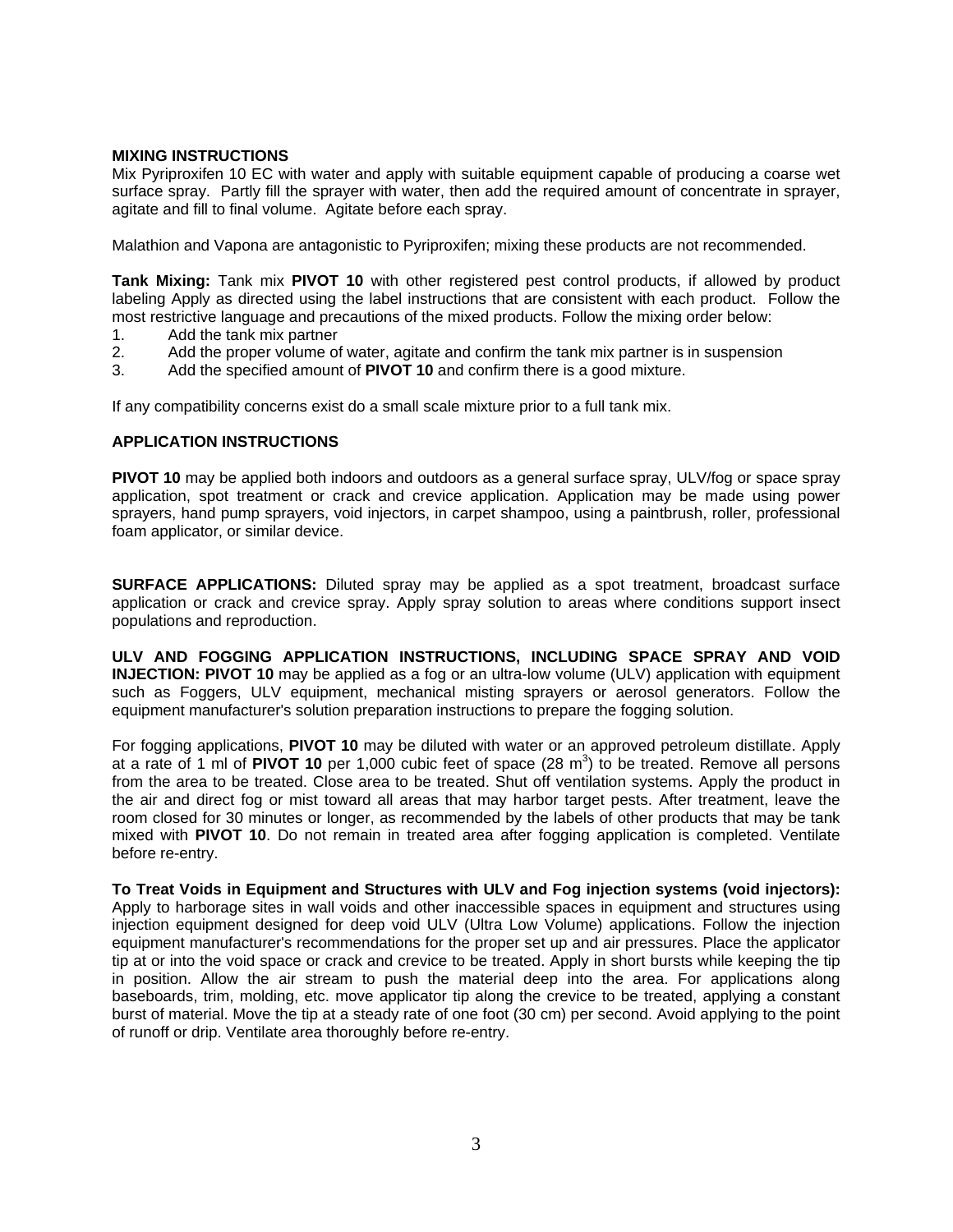# **FOOD HANDLING ESTABLISHMENT APPLICATIONS**

**PIVOT 10** may be applied as a general surface spray, space spray, spot and/or crack and crevice treatment in both food and non-food areas of food handling establishments where food and food products are held, processed, prepared and served. It also includes areas where food items are: received, prepared, packaged, and stored, as well as enclosed food processing systems (mills, dairies, etc.). Before application, remove or cover all food items in area to be treated. Do not apply directly to food or food-handling surfaces. In the home, all food-processing surfaces and utensils must be covered during treatment or thoroughly washed before use. Food contact surfaces must be thoroughly washed with an effective cleaning compound and rinsed with potable water after use of the product.

**Spot or Crack and Crevice Application**<br> **Spot, and/or crack and crevice treatment may be used while the facility is in operation, provided exposed** food is covered or removed from the area being treated prior to application.

# **Space Spray and Surface Application**

Space and surface application may be used only when the facility is not in operation provided exposed food is covered or removed from the area being treated prior to application.

#### **Pantry, Cabinets, Small Food Storage Areas**

Apply as a surface spray, fog, crack and crevice spray, or spot treatment to pantry and cupboard shelves or other areas where food is stored. Prior to spraying, remove all food containers and foodstuffs. Do not replace food containers or foodstuffs until spray has dried.

#### **Stored Food Warehouses**

Apply **PIVOT 10** as a general surface spray, fog, spot, or crack and crevice treatment In warehouses where packaged food items are stored in such a way that direct contact with the foodstuff is not expected.

### **INTEGRATED PEST MANAGEMENT IN SCHOOLS**

**PIVOT 10** may be used in Schools and Day Care Facilities. Unless it is an emergency situation, applications should be performed when only maintenance staff are present and the building is otherwise unoccupied. Do not apply to classrooms while in use. Vacate rooms prior to treatment. If application is a surface spray, spot or crack and crevice application, re-entry may occur once the spray has dried. If application is a ULV Fog or space spray, re-entry may occur after the treated area has been thoroughly ventilated. Always consult Federal, State and Local governing bodies to understand any and all requirements prior to application.

### **Rate Chart**

|  |                                                                                                                  | Amount of PIVOT 10 per unit area  |                                   |
|--|------------------------------------------------------------------------------------------------------------------|-----------------------------------|-----------------------------------|
|  | Amount of <b>PIVOT 10</b> per gallon $(3.8 \text{ L})$<br>of water to treat 1,500 sq. ft.<br>$(139 \text{ m}^2)$ | 1,000 sq. feet $(93 \text{ m}^2)$ | 1,500 sq ft (139 m <sup>2</sup> ) |
|  | 4 mL per gallon (3.8 L) (0.01%)                                                                                  | 3 mL                              | 4 mL                              |
|  | 8 mL per gallon (3.8 L) (0.02%)                                                                                  | $5.5$ mL                          | 8 mL                              |
|  | 12 mL per gallon (3.8 L) (0.03%)                                                                                 | 8 mL                              | $12$ mL                           |

| Alternate mixing Instructions for outdoor power spraying |           |  |
|----------------------------------------------------------|-----------|--|
| 18 mL per 50 gallons (189 L) of water                    | $0.001\%$ |  |
| 38 mL per 50 gallons (189 L) of water                    | $0.002\%$ |  |
| 56 mL per 50 gallons (189 L) of water                    | 0.003%    |  |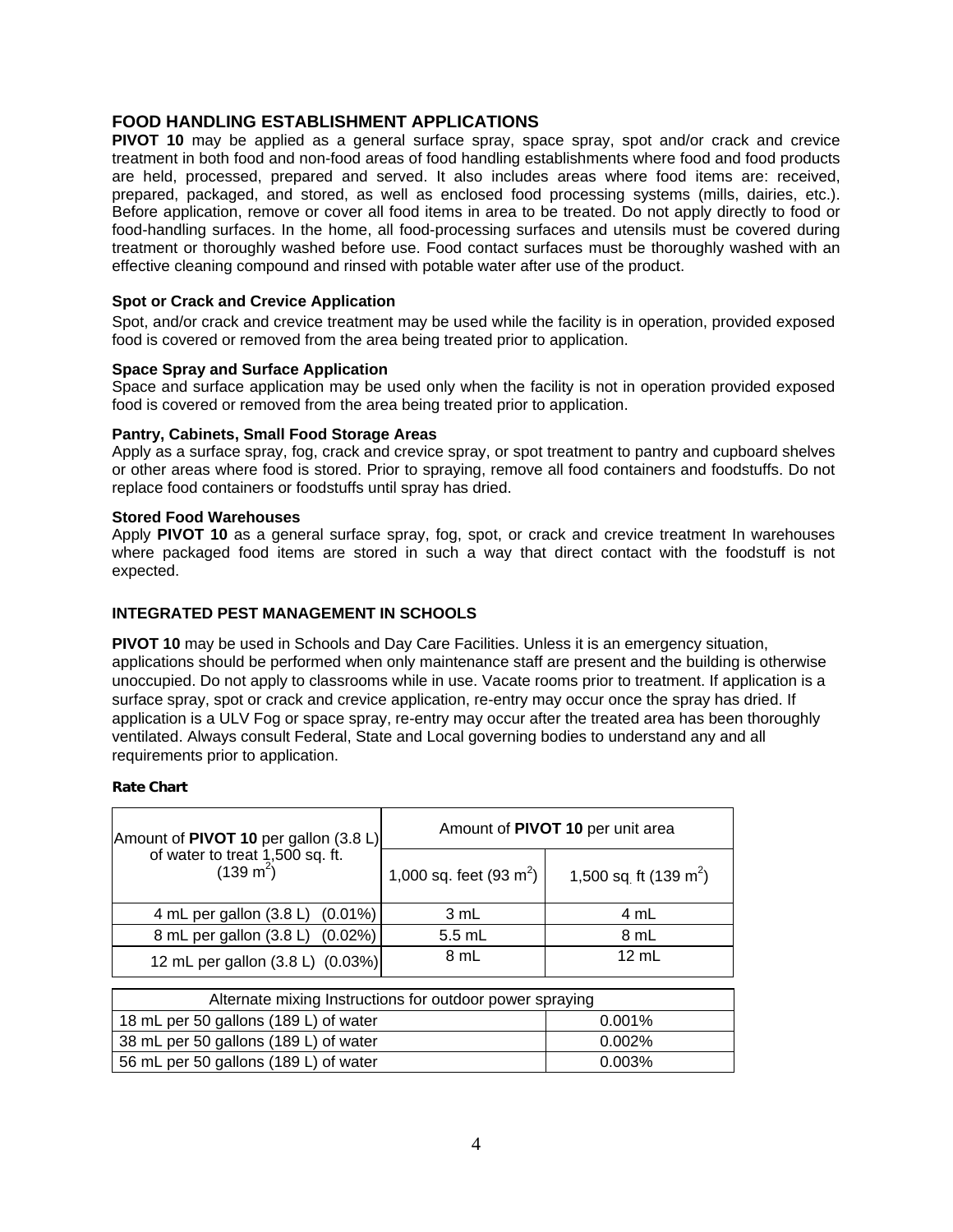### **FOR INDOOR AND OUTDOOR CONTROL OF LISTED FLYING INSECTS SUCH AS MOTHS, MOSQUITOES, FLIES AND SMALL NUISANCE FLIES:**

**PIVOT 10** is effective in not only decreasing the number of eggs laid by treated adults but it also reduces hatch rates and inhibits the development into normal adults. As a stand-alone treatment, **PIVOT 10** will reduce adult fly populations after 3-4 weeks. After thorough cleaning and sanitizing of the area, apply spray dilution to known and suspected breeding sites (such as moist areas with decaying organic matter), as well as areas where these insects are known to travel, rest, hide or harbor. Tank mix **PIVOT 10** with an adulticide to get immediate control of adult stages while inhibiting successful development of immature stage. Repeat applications at 2 to 4 week intervals, if necessary, depending upon the level of infestation. If application is being made in food areas, read and follow the "FOOD HANDLING ESTABLISHMENT APPLICATIONS" instructions in this label.

**General Surface Application (Including Broadcast, Spot and Crack & Crevice):** Apply **PIVOT 10** as a surface application at the rate of 4 mL in one gallon (3.78 L) of water (or sufficient volume of water to get adequate coverage) to treat 1,500 square feet (139 m<sup>2</sup>). Use up to 12 mL per 1,500 square feet (139  $\mathsf{m}^2$ ) for insect populations that are difficult to control or in conditions that make it difficult to get control target pests. Apply solution as a coarse, wetting spray to breeding and harborage sites. For drains, apply dilution into and around the drain and catch basin area. When possible, treat vertical surfaces surrounding breeding sites, where small flies tend to alight.

**Space Spray, Void Injection, ULV and Foam Application:** Read and Follow the "ULV AND FOGGING APPLICATION INSTRUCTIONS, INCLUDING SPACE SPRAY AND VOID INJECTION" in the General Application Instructions section of this label. Apply **PIVOT 10** as a ULV or fogging treatment, alone or tank mixed with an adulticide. Apply at the rate of 1mL of concentrate per 1,000 Cu. ft. (28.3 m') of space to be treated. Make application to areas where insects are known to travel, rest, hide or harbor.

**Foam Application:** For the control of Drain/Fruit Flies, combine **PIVOT 10** at the rate of 4 to 8 ml concentrate with one gallon of diluent. To convert this diluent to foam, add foaming agent at the manufacturer's recommended rate. Apply finished foam to areas of fly breeding such as drains, traps of sinks, bathtubs and in floor drains. For best results, foam should be applied thoroughly, ensuring all void areas and fly breeding material is treated. Follow the requirements of the foam equipment manufacturer.

**Outdoor Application:** Apply as a surface application (Including Broadcast, Spot and Crack & Crevice) at the rate of 4 mL in one gallon of water (or sufficient volume of water to get adequate coverage) to treat 1,000 square feet (93 m<sup>2</sup>). Use up to 12 mL per 1,000 square feet (93 m<sup>2</sup>) for insect populations that are difficult to control or in conditions that make it difficult to get control target pests. Alternate mixing directions for power spraying are to use 18 to 56 mL of concentrate per 50 gallons (189 L) of water. Apply to surfaces where insects breed, travel, rest, hide or harbor. Treat known and suspected breeding sites on, under and around exterior surfaces of buildings, walls, window frames, around garbage cans, eaves, cracks and crevices, porches, decks, gazebos, patios, carports, garages, stagnant water, moist/shaded areas, fence lines, and other areas where target insects are active or may be hiding. Outdoor applications on soil surfaces will provide residual IGR activity, depending upon soil type and weather conditions.

#### **FOR INDOOR AND OUTDOOR CONTROL OF LISTED CRAWLING INSECTS SUCH AS FLEAS, TICKS, BEETLES AND OTHER LISTED INSECTS:**

**PIVOT 10** reduces egg production, hatch and prevents the immature life stages of fleas, ticks, beetles and other crawling insects to develop into adult insects. Flea eggs and flea larvae that contact treated areas will not develop into adult fleas. Follow the "FOOD HANDLING ESTABLISHMENT APPLICATIONS" instructions in this label when used in food areas.

**PREVENTATIVE FLEA TREATMENT:** Use **PIVOT 10** as a preventative treatment prior to the flea season. Make application in areas where pets and other animals are known to frequent and where previous infestations have been known to occur. Indoor treatments of **PIVOT 10** provide up to 7 months of residual flea control. Apply as a surface application at the rate of 4 - 8 mL in one gallon (3.8L) of water (or sufficient volume of water to get adequate coverage) to treat 1,500 square feet (139 m<sup>2</sup>).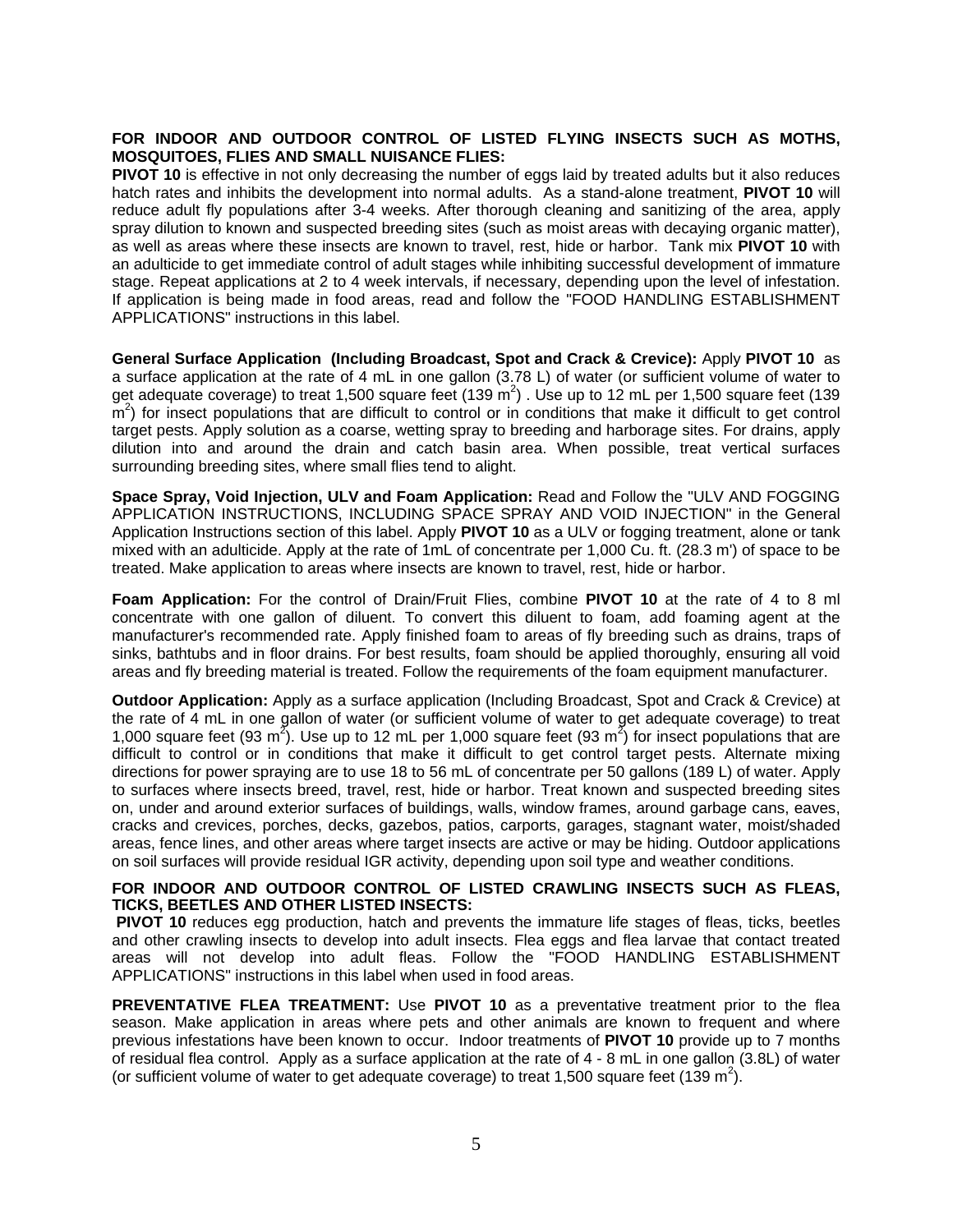#### **FOR ESTABLISHED INFESTATIONS:**

**General Surface Application (Including Broadcast, Spot and Crack & Crevice):** Apply as a surface application at the rate of 4 mL in one gallon (3.8L) of water (or sufficient volume of water to get adequate coverage) to treat 1,500 square feet  $(139 \text{ m}^2)$ . Use up to 12 mL per 1,500 square feet for insect populations that are difficult to control or in conditions that make it difficult to get control target pests. Treat all areas that may harbor target insects, such as carpets, furniture, pet sleeping areas and throw rugs. Treat under cushions of upholstered furniture. Use with an adulticide to get immediate control of adult insects. Do not allow children or pets to contact treated surfaces until spray has thoroughly dried.

 **Application with Carpet Shampoo: PIVOT 10** may be combined with a liquid, non-heat extracting, carpet shampoo application. Mix 4 ml of **PIVOT 10** per gallon (3.8L) of diluted shampoo to be applied to carpet. Mix well and shampoo carpet as per instructions on the shampoo product label. Allow carpet to completely dry and vacuum thoroughly.

**For Use In Kennels and Doghouses:** Apply as a surface application (Including Broadcast, Spot and Crack & Crevice) at the rate of 4 mL in one gallon of water (or sufficient volume of water to get adequate coverage) to treat 1,500 square feet (139 m<sup>2</sup>). Use up to 12 mL per 1,500 square feet (139 m<sup>2</sup>) for insect populations that are difficult to control or in conditions that make it difficult to get control target pests. Remove animals before spraying. Apply in and around buildings, resting areas, walls, floor, animal bedding and run areas. Animals may be returned to treated areas when spray has thoroughly dried.

**Space Spray, Void Injection ULV and Fog Application:** Read and Follow the "ULV AND FOGGING APPLICATION INSTRUCTIONS, INCLUDING SPACE SPRAY AND VOID INJECTION" To achieve uniform coverage apply **PIVOT 10** (or brand name] as a ULV or fogging treatment, alone or tank mixed with an adulticide. Apply at the rate of IML of concentrate per 1,000 cu. ft. (28  $m^3$ ) of space to be treated. Direct application to areas where target insects are known to travel, rest, hide or harbor.

**Outdoor Application:** Apply as a surface application (Including Broadcast, Spot and Crack & Crevice) at the rate of 4 mL in one gallon of water (or sufficient volume of water to get adequate coverage) to treat 1,000 square feet (93  $m^2$ ). Use up to 12 mL per 1,000 square feet (93) for insect populations that are difficult to control or in conditions that make it difficult to get control target pests. Alternate mixing directions for power spraying are to use 18 to 56 mL of concentrate per 50 gallons (189 L) of water. Remove animals before spraying. Apply to listed outdoor areas where target insects are suspected or known to breed, travel, rest, hide or harbor. To help prevent insect infestation of buildings: Treat building exteriors, foundations and soil or other substrate adjacent to buildings. Application on soil surfaces will provide 30 —60 days of IGR activity, depending upon insect type, soil type and weather conditions.

#### **FOR CONTROL OF LISTED COCKROACHES, CRICKETS:**

**PIVOT 10** prevents nymphal cockroaches and crickets from developing into reproductive adults. **PIVOT 10** May be used with cockroach baits. One treatment works for 6 months against cockroach nymphs and crickets. If application is being made in food areas, read and follow the "FOOD HANDLING ESTABLISHMENT APPLICATIONS" instructions in this label.

**General Surface Application (Including Broadcast, Spot and Crack & Crevice):** Apply as a surface application at the rate of 12 mL in one gallon of water to treat 1,500 square feet (139 m<sup>2</sup>). Apply diluted spray as a spot treatment, surface application and crack and crevice spray. Treat all areas where target insects are known or suspected to travel, rest, hide or harbor. Tank mix with an adulticide to provide immediate control of adult stages. Contact as many insects as possible with this spray. Special attention should be paid to hiding places such as beneath sinks, behind and beneath stoves and refrigerators, cracks and crevices, around garbage cans, cabinets, along the outside of baseboards, door and window sills, door and window frames and floors, around and on drains, pipes, plumbing, behind bookcases, storage and other utility installation areas, and the inside of cabinets and closets hitting insects with spray whenever possible. Repeat application in 6 months, or more frequently if necessary.

**Space Spray, Void Injection ULV and Fog Application:** Read and Follow the "ULV AND FOGGING APPLICATION INSTRUCTIONS, INCLUDING SPACE SPRAY AND VOID INJECTION" in the General Application Instructions section of this label. To achieve uniform coverage apply **PIVOT 10** as a ULV or fogging treatment, alone or tank mixed with an adulticide. Apply at the rate of 1mL of concentrate per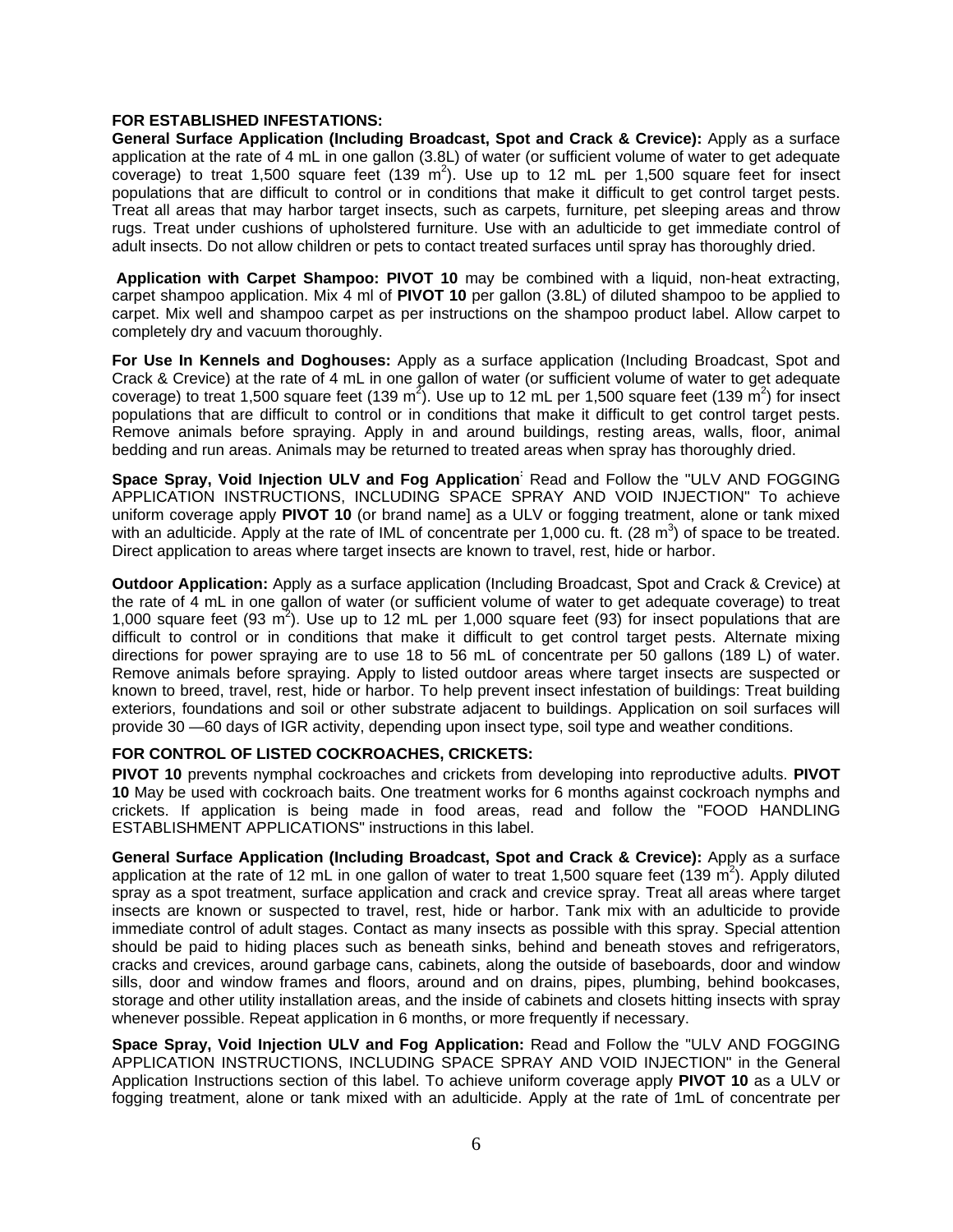1,000 cu. ft. (28 m<sup>s</sup>) of space to be treated. Direct application to areas where insects are known to travel, rest, hide or harbor.

**Outdoor Application:** Apply as a surface application (Including Broadcast, Spot and Crack & Crevice) at the rate of 12 mL of concentrate in one gallon of water (or sufficient volume of water to get adequate coverage) to treat 1,500 square feet (139 m<sup>2</sup>). For building perimeter applications, apply in a band 2-6 feet (0.6 to 1.8 m) adjacent to and around the structure and apply to a height of 2-3 feet (0.6 to 0.9 m) on the foundation where pests may be active or may find entrance. Apply spray on, around and beneath window frames, doors, garage doors, patios, decks, turf, landscaping, compost areas, garbage areas and other areas where target Insects travel, feed, rest, hide or harbor. Alternate mixing directions for outdoor power spraying are to use 56 mL of concentrate per 50 gallons (189L) of water.

#### **FOR CONTROL OF ANTS:**

**General Surface Application Indoors: PIVOT 10** may be used as part of an integrated approach to control ants. Apply broadcast, spot or crack and crevice treatments of **PIVOT 10** at the rate of 12 mL diluted in water per 1,500 square feet (139 m<sup>2</sup>) to interior areas where ants are actively foraging and traveling. May be used in conjunction with baits and/or residual treatments. If application is being made in food areas, read and follow the "FOOD HANDLING ESTABLISHMENT APPLICATIONS" instructions in this label.

**Outdoor Application:** Apply as an outdoor surface application (Including Broadcast, Spot and Crack & Crevice) at the rate of 12 mL of concentrate in one gallon of water (or sufficient volume of water to get adequate coverage) to treat 1,500 square feet (139 m'). Alternate mixing directions for outdoor power spraying are to use 56 mL of concentrate per 50 gallons (189L) of water. For building perimeter applications, apply in a band 2-6 feet (0.6 to 1.8 m) adjacent to and around the structure and apply to a height of 2-3 feet (0.6 to 0.9 m) on the foundation where ants may travel or find entrance. Apply directly to known or suspected ant forage, trails and forage sites. Treat ant mounds or nests directly, with a wetting spray. **PIVOT 10** may be used in a program with baits or an in a tank mix combination with adulticide insecticide.

#### **FOR CONTROL OF LISTED STORED PRODUCT PESTS:**

(Including Indian Meal Moths, Rice Moths, Tobacco Moths, Red Flour Beetles, Confused Flour Beetles, Lesser Grain Borers, Merchant Grain Beetles, Sawtooth Grain Beetles, Warehouse Beetles, Cigarette Beetles, Dermestid Beetles). If application is being made in food areas, read and follow the "FOOD HANDLING ESTABLISHMENT APPLICATIONS" instructions in this label.

**General Surface Application (Including Broadcast, Spot and Crack & Crevice):** Apply as a surface application at the rate of 8 mL in one gallon of water to treat 1,500 square feet (139 m<sup>2</sup>). Use up to 12 mL per 1,500 square feet (139  $m^2$ ) for insect populations that are difficult to control or in conditions that make it difficult to get control of target pests. Apply diluted spray as a spot treatment, surface application and crack and crevice spray. Treat all areas where target insects are known or suspected to travel, rest, hide or harbor such as cracks and crevices in walls and floors, under and between pallets, areas at the base of machinery and equipment, under furniture, in mop and equipment closets, behind cabinets, behind and under refrigerators, sinks, stoves, drawers under shelves and racks, around pipes and openings In floors and walls, along baseboards, In wall voids, and other areas where insects seek harborage. Since **PIVOT 10** is stable and not volatile, spot, and/or crack and crevice treatment may be used while a food processing facility is in operation, provided exposed food is covered or removed from the area being treated prior to application. Tank mix with an adulticide to provide immediate control of adult stages. Contact as many Insects as possible. Repeat application in 6 months, or more frequently if necessary.

**Space Spray, Void Injection, ULV and Fog Application:** Read and Follow the "ULV AND FOGGING APPLICATION INSTRUCTIONS, INCLUDING SPACE SPRAY AND VOID INJECTION" in the General Application Instructions section of this label. To achieve uniform coverage apply **PIVOT 10** [or brand name] as a ULV or fogging treatment, alone or tank mixed with an adulticide. Apply at the rate of 1 mL of concentrate per 1,000 cu. ft. (28  $m^2$ ) of space to be treated. Direct application to areas where insects are known to travel, rest, hide or harbor.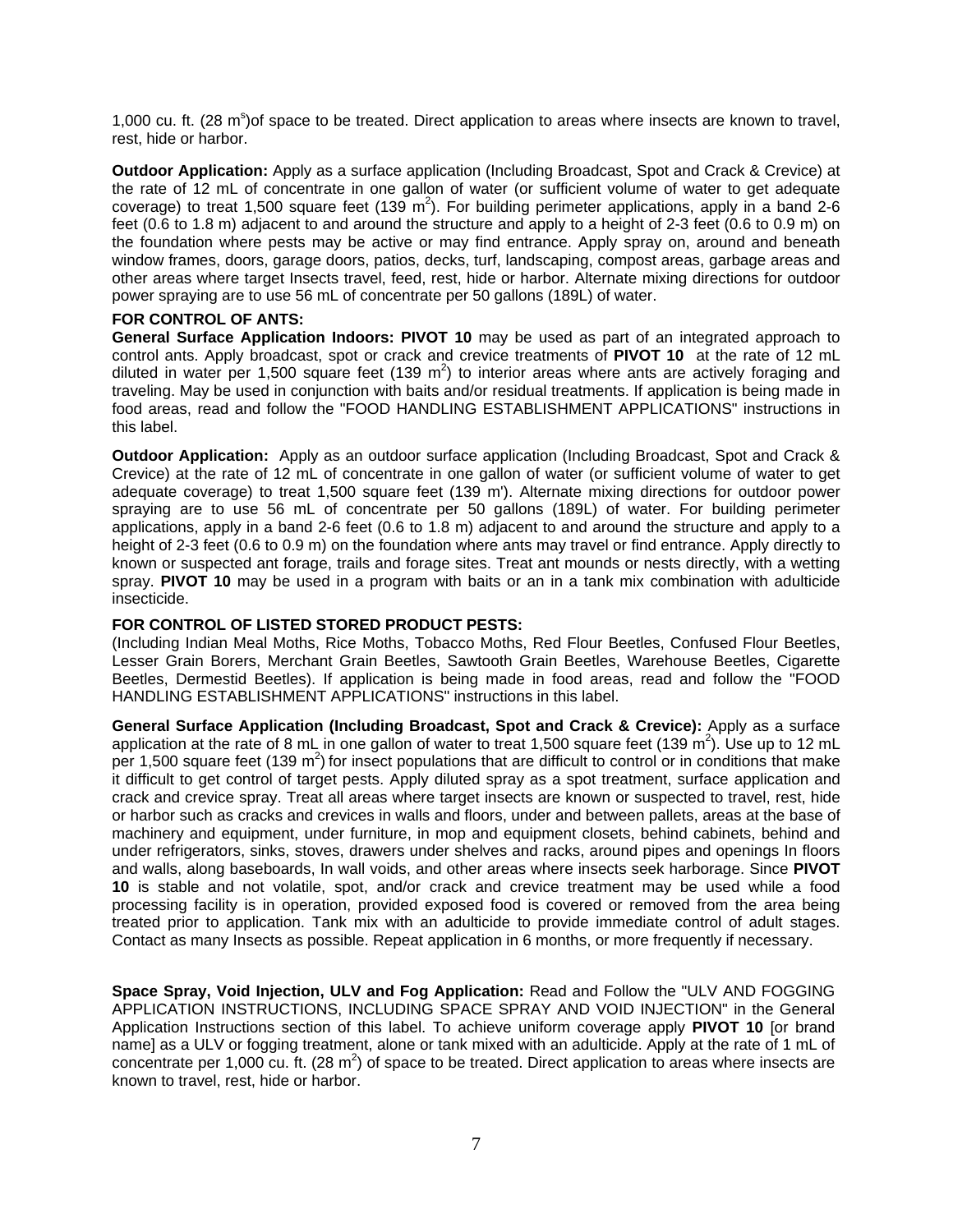#### **USES IN LIVESTOCK, POULTRY AND ANIMAL PRODUCTION**

### **FOR CONTROL OF INSECT PESTS IN AND AROUND LIVESTOCK, POULTRY AND OTHER ANIMAL HOUSING AND FACILITIES (Including Kennels, Animal Shelters, Stables, Dairies and Zoos):**

**PIVOT 10** may be used by pest control professionals and livestock producers (including poultry) in, on and around animal housing and facilities to control listed flying insect pests. **PIVOT 10** disrupts the cycle of insect reproduction and can be part of an IPM program, and used to prevent or control resistant insect populations, such as Tempo resistant flies. Used as directed, **PIVOT 10** will not harm beneficial insects such as predatory wasps.

Apply as a spot treatment; general surface broadcast treatment, ULV fog, spot or crack and crevice application to interior and exterior areas where insect pests collect, travel, rest, hide, harbor or breed. Apply when animals are not in the immediate area being treated. Animals may reenter treated area once spray solution has thoroughly dried. Do not contaminate food, feed, potable water or watering equipment.

#### **RATES TO CONTROL MOSQUITOES AND OTHER FLYING INSECTS:**

**PIVOT 10** is effective on both adult and juvenile insect stages. It decreases the number of eggs laid by treated adults and reduces hatch rates, while inhibiting the development of larvae (maggot) into normal adults. Treatment with **PIVOT 10** will result in reduced adult fly populations after 3-4 weeks, **PIVOT 10** may be tank mixed with an adulticide for quicker results.. Apply alone or tank mixed with an adulticide at the rate of 4 mL per 1,500 square feet (139 m<sup>2</sup>) of surface area in sufficient volume of water to thoroughly wet the surface, although not to the point that runoff occurs. Use up to 12 mL of concentrate per 1,500 square feet (139 m<sup>2</sup>) of surface for insect populations that are difficult to control or in conditions that make it difficult to achieve desired results.

#### **RATES TO CONTROL LISTED CRAWLING INSECTS:**

Apply PIVOT 10 alone or tank mixed with an adulticide at the rate of 4 mL per 1,500 square feet (139 m<sup>2</sup>) of surface in sufficient volume of water to thoroughly wet the surface, although not to the point that runoff occurs. Use up to 12 mL of concentrate per 1,500 square feet (139  $m^2$ ) of surface for insect populations that are difficult to control or in conditions that make it difficult to achieve desired results.

**Space Spray, Void Injection, ULV and Fog Application:** Read and Follow the "ULV AND FOGGING APPLICATION INSTRUCTIONS, INCLUDING SPACE SPRAY AND VOID INJECTION" in the General Application Instructions section of this label. **PIVOT 10** may be applied with a ULV generator or fogger at a rate of 1 mL per 1,000 cubic feet. If used alone, dilute concentrate with water at the rate of 1 mL of concentrate with one fl. oz. (30 mL) of water, and fog solution at a rate of 1 fl. oz. (30 mL)per 1,000 cubic feet (28 m<sup>3</sup>). When tank mixing with a pyrethrum fogging concentrate, mix PIVOT 10 directly with the pyrethrum fogging concentrate solution. Do not remain in treated area after fogging. Keep facility closed for 1 hour and thoroughly ventilate prior to re-entry.

#### **INTERIOR AND PERIMETER APPLICATION DIRECTIONS:**

Treat all interior areas where crawling insects may travel, rest, hide, harbor or breed, including vertical walls, ceilings, posts, pipes, conduit, around doors and windows, cages, stalls, stanchions, floors, under watering equipment and feeders, cracks and crevices along floors, animal bedding, manure and other known or potential breeding sites. For best results clean facilities prior to treatment and make exterior perimeter treatments. Apply solution to exterior perimeter of facility in a uniform band at least 1 foot (30 cm) up and 6 to 10 feet (1.6 to 3.0 m) out from foundation. Apply around the exterior surfaces of doors and windows, overhead areas and other potential points of harborage or entry. If there are raised floors with soil or debris beneath them, be sure to treat the area beneath the floor.

### **EXTERIOR AND OUTDOOR APPLICATION DIRECTIONS:**

Treat areas known to be breeding sites such as garbage bins or refuse piles, around grain or feed storage facilities, soil and vegetation in fence lines, compost piles, manure piles, beneath watering equipment or feeders, in, around and under calf hutches, in and beneath outdoor cages, in corrals,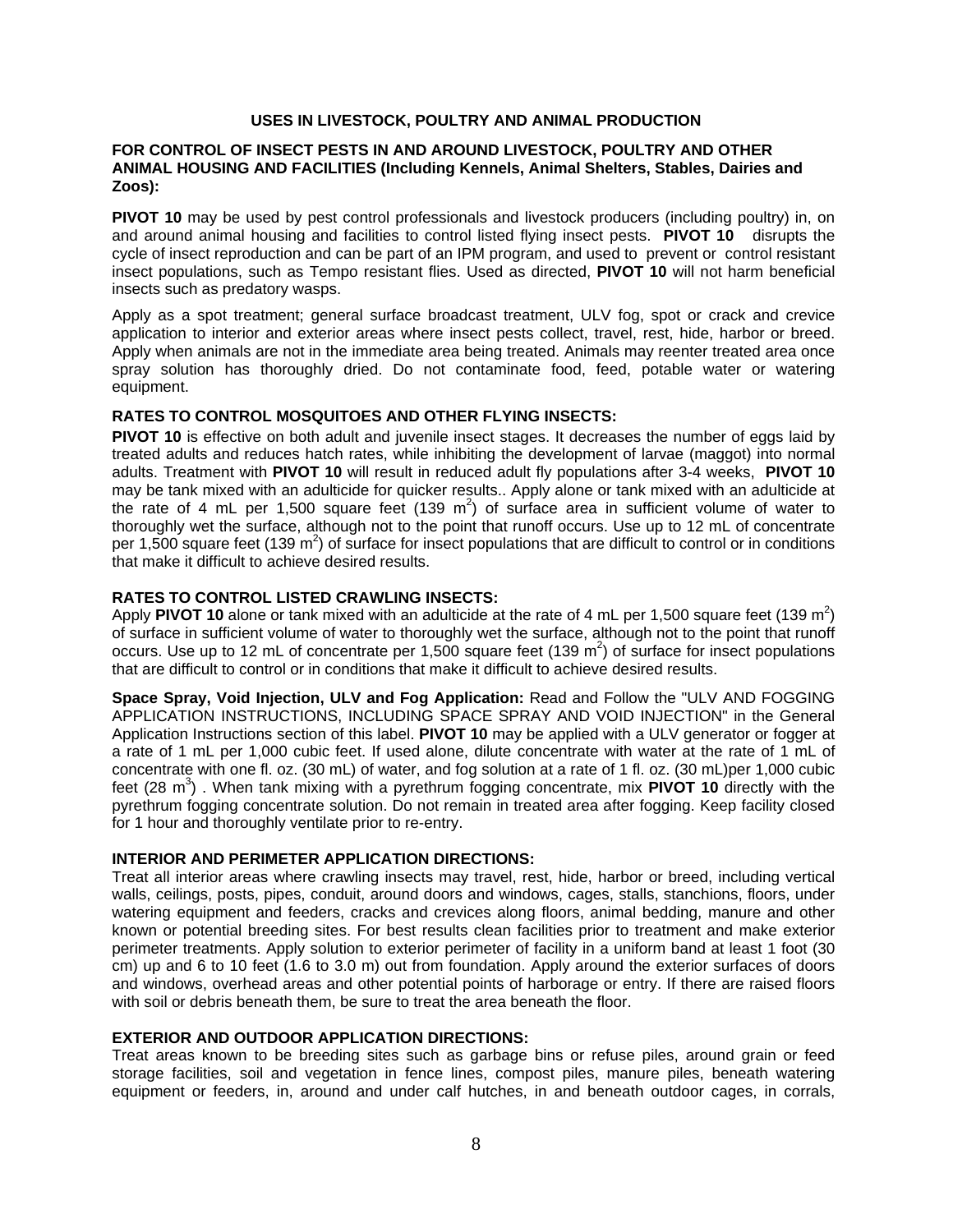farmyards and feed lots.

Reapply every 30 days, or when target insect populations return to economic threshold levels.

#### **FOR CONTROL OF LITTER BEETLES (Such as Darkling, Hide and Carrion Beetles):**

**PIVOT 10** can be applied to litter, such as in poultry houses infested with litter beetles. When used as directed, **PIVOT 10** will not harm beneficial insects in animal litter or bedding, such as predatory wasps. Apply PIVOT 10 to litter at the rate of 4 mL of PIVOT 10 per 1,500 square feet (139 m<sup>2</sup>) of surface in sufficient volume of water to thoroughly wet the surface, although not to the point that runoff occurs. Use up to 12 mL of concentrate per 1,500 square feet (139  $m^2$ ) of surface for insect populations that are difficult to control or in conditions that make it difficult to achieve desired results.

For effective prevention of beetle larvae in litter, remove animals from immediate treatment area and old litter. Surface treatments immediately after animals are removed and again just prior to new animal placement are most effective. Adult egg-laying beetles can be killed with an adulticide such as CYZMIC CS, OPTIMATE CS or PYROFOS CS Microencapsulated insecticides. Application of adulticide to walls and floors at cleanout, before reintroduction of animals, will suppress beetles that escaped earlier treatment and will help delay onset of future infestations. Pay attention to areas where beetles frequently occur, such as walls, supports, cages, stalls and around feeders.

Apply **PIVOT 10** uniformly to floor area and to walls, posts, and cage framing (birds grown in cages only). Application should also be made into cracks and crevices around insulation. Reapply after each grow-out or sanitization procedure. Indoor control can be enhanced by making perimeter treatments around the outside of building foundations to prevent immigrating adult beetles. Apply **PIVOT 10** or adulticide insecticides, or both, in a uniform band at least 1 foot (30 cm) up and 6 to 10 feet (1.8 to 3.0 m) out from foundation. Maintaining a year-round treatment program will prevent background populations from reaching problem levels.

#### **FOR CONTROL OF MOSQUITO LARVA AT RESIDENTIAL AND COMMERCIAL SITES**

Not for use in natural holding waters or active waterways.

Not for use as a wide-area mosquito control at these sites . Do not apply using truck mounted equipment or by aerial application.

Active only on the immature life stages of mosquitoes. Tank mix or use with an adulticide for immediate kill of biting (adult) mosquitoes.

### **RESIDENTIAL AND COMMERCIAL SITES:**

Apply using a backpack sprayer, hand-held ULV cold fogger, compressed air sprayer, power sprayer or hand-held sprayer at a rate of 4 - 8 mL of PIVOT 10 per 1,500 sq. ft. (139 m<sup>2</sup>) in sufficient amount of water to get good coverage of target site. Use up to 12 mL per 1,500 square feet (139 m<sup>2</sup>) for mosquito populations that are difficult to control or in conditions that make it difficult to get control target pests. Alternate mixing instructions are 16 — 48 mL of concentrate per 50 gallons (189 L) of water. Treat moist, shady areas where mosquitoes rest, harbor or breed, such as trees, shrubs, landscape plants, tall grass or plant foliage, standing water, gutters, drains, under decks, in-ground sprinkler heads, pet areas, fountains, birdbaths, landscape timbers, rocks, pavers, planters and fences. Tank mix **PIVOT 10** with an adulticide to get immediate control of the biting adult stages, while inhibiting successful development of immature stages. Monitor mosquito emergence and re-apply every 28 days, or when mosquito populations reach treatment threshold levels.

#### **USE SITES: For indoor and outdoor use in areas such as:**

| Agricultural Buildings      | <b>Buses</b> | Cupboards        |
|-----------------------------|--------------|------------------|
| Aircraft (cargo areas only) | Cabinets     | <b>Dairies</b>   |
| <b>Animal Quarters</b>      | Cabins       | Day Care Centers |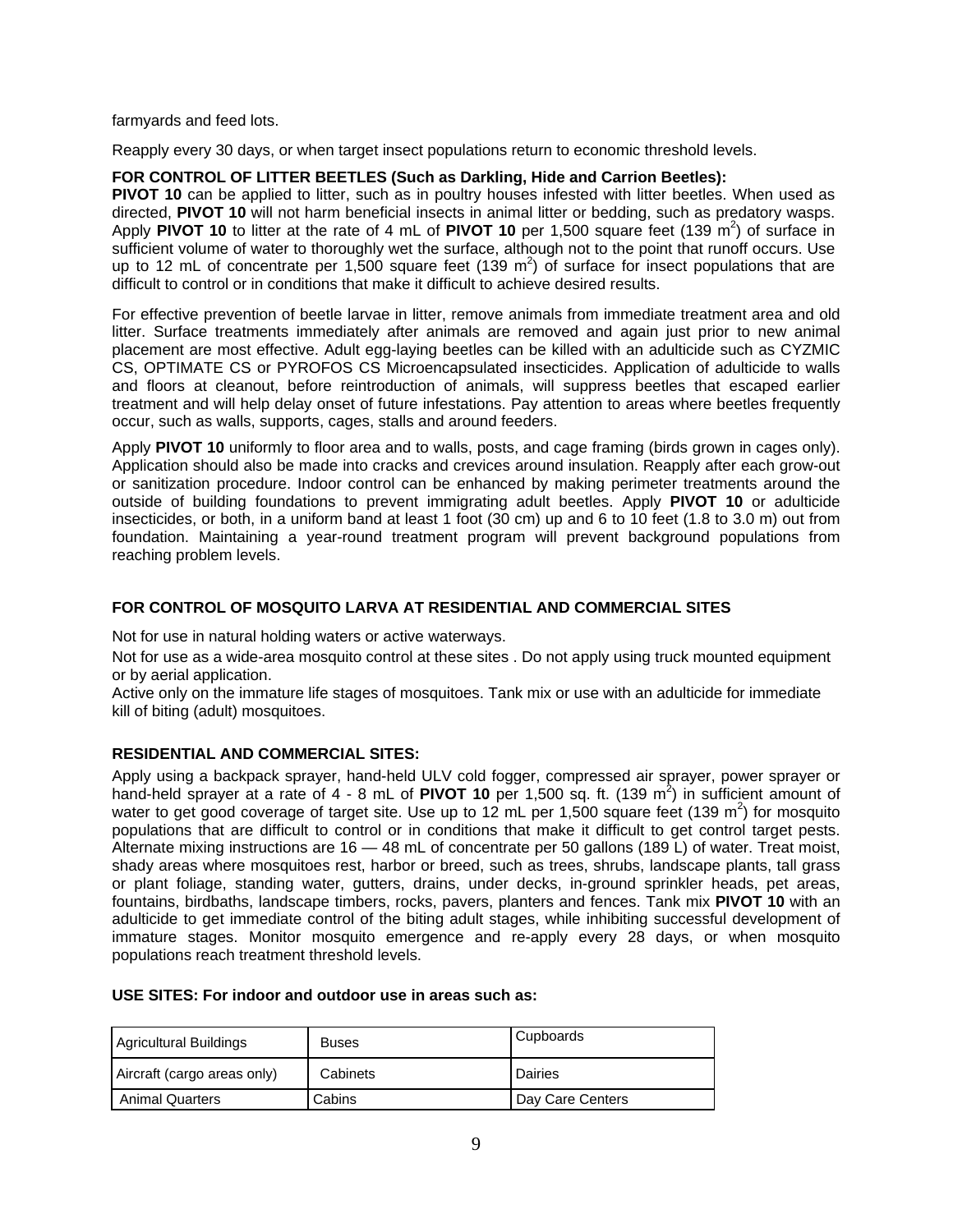| <b>Animal Housing Facilities</b>  | Cafeterias                                    | Decks                                      |
|-----------------------------------|-----------------------------------------------|--------------------------------------------|
| <b>Animal Research facilities</b> | Calf Hutches                                  | Delicatessens                              |
| <b>Apartment Buildings</b>        | Campers                                       | Dens                                       |
| Apartments                        | Campsites                                     | <b>Detention Centers</b>                   |
| Appliances                        | Candy Plants                                  | <b>Dining Halls</b>                        |
| <b>Assisted Living Facilities</b> | Meat & Produce<br>Canneries                   | Dog Houses                                 |
| <b>Atriums</b>                    | Cargo Holds                                   | Dog Kennels                                |
| Attics                            | Carpets                                       | Dog Runs                                   |
| Automobiles                       | Casinos                                       | Dormitories                                |
| <b>Backyards</b>                  | <b>Cereal Processing</b><br><b>Facilities</b> | <b>Drains</b>                              |
| <b>Bakeries</b>                   | Cemeteries                                    | <b>Draperies</b>                           |
| Barns                             | Chests                                        | <b>Dressers</b>                            |
| <b>Bathrooms</b>                  | <b>Child Care Centers</b>                     | Drive-Ins                                  |
| <b>Basements</b>                  | <b>Closed Porches</b>                         | Drugstores                                 |
| <b>Bed Frames</b>                 | <b>Closets</b>                                | <b>Egg Production</b><br><b>Facilities</b> |
| Bedrooms                          | <b>Clothes Storage</b>                        | Equipment                                  |
| <b>Boats</b>                      | Coffee Houses                                 | <b>Equipment Voids</b>                     |
| <b>Boiler Rooms</b>               | Colleges                                      | <b>Fabric Storage Areas</b>                |
| <b>Bookshelves</b>                | <b>Commercial Buildings</b>                   | Factories                                  |
| <b>Bottling Facilities</b>        | Compost                                       | Farm Buildings                             |
| <b>Boxcars</b>                    | <b>Composting Sites</b>                       | Farms                                      |
| <b>Box Springs</b>                | Condominiums                                  | Farmyards                                  |
| <b>Breweries</b>                  | <b>Convenience Stores</b>                     | Feedlots                                   |
| <b>Building Exteriors</b>         | <b>Crawl Spaces</b>                           | Floors                                     |
| <b>Building Foundations</b>       | Crematoriums                                  | <b>Flour Mills</b>                         |
| <b>Building Perimeters</b>        |                                               | <b>Food Handling Areas</b>                 |
| <b>Food Packing Plants</b>        | Mausoleums                                    | Ship Cargo Holds                           |
| <b>Food Processing Plants</b>     | <b>Meat Processing</b><br>Plants              | <b>Shutters</b>                            |
| Food Storage Areas                | <b>Mess Halls</b>                             | Side Yards                                 |
| Food Warehouses                   | <b>Mobile Canteens</b>                        | Soil                                       |
| Foundations                       | Mobile Homes                                  | Solariums                                  |
| <b>Funeral Parlors</b>            | Morgues                                       | Spas                                       |
| Furniture                         | Mortuaries                                    | Sports Stadiums                            |
| Garages                           | Motels                                        | <b>Stored Food Areas</b>                   |
| Garbage Areas                     | Mulch                                         | <b>Stored FoodWarehouses</b>               |
| Garbage Cans                      | Mattresses                                    | <b>Stores</b>                              |
| <b>Gas Stations</b>               | <b>Nursing Homes</b>                          | Storage Areas                              |
| Gazebos                           | <b>Office Buildings</b>                       | Stockyards                                 |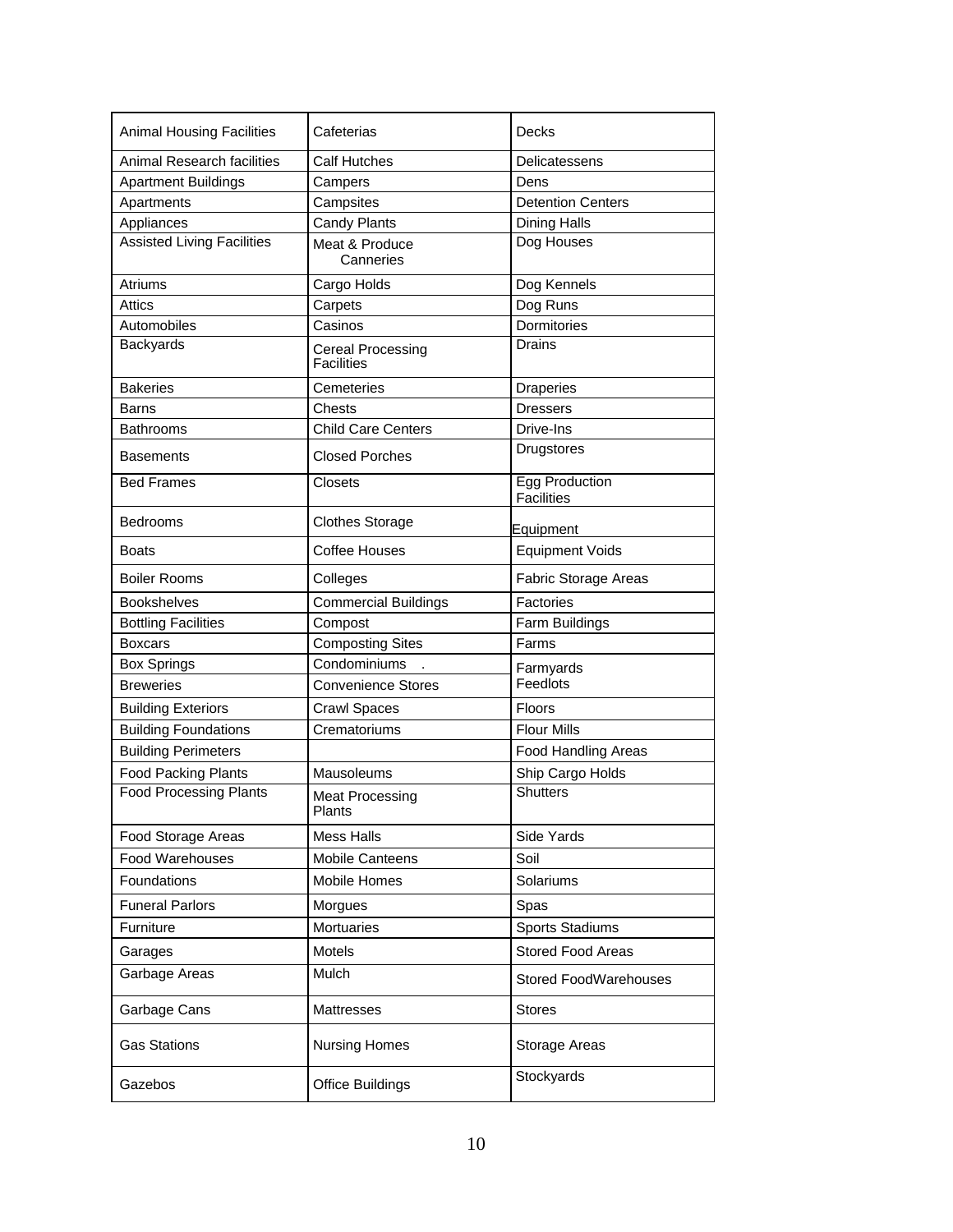| <b>Grain Storage Facilities</b>                  | Offices                                      | Sun Rooms                               |
|--------------------------------------------------|----------------------------------------------|-----------------------------------------|
| Grass                                            | <b>Other Public Buildings</b>                | Sun Porches                             |
| <b>Grocery Stores</b>                            | <b>Outdoor Eating</b><br>Establishments      | Supermarkets                            |
| Headboards                                       | Pantries                                     | <b>Swine Production Facilities</b>      |
| <b>Health Clubs</b>                              | Parks                                        | Taverns                                 |
| Homes                                            | Patios                                       | <b>Theaters</b>                         |
| Hospices                                         | Pet Areas                                    | <b>Tobacco Plants and</b><br>Warehouses |
| Hospitals                                        | Pet Bedding                                  | Town Houses                             |
| Hotels                                           | <b>Pet Carriers</b>                          | Trailers                                |
| Indoor Eating<br>Establishments                  | Pet Grooming Parlors                         | Trains                                  |
| <b>Industrial Buildings</b>                      | Pet Sleeping Areas                           | Transportation<br>Vehicles              |
| <b>Industrial Plants</b>                         | <b>Pet Stores</b>                            | <b>Tree Houses</b>                      |
| <b>Institutional Dining</b><br>Areas             | <b>Pet Quarters</b>                          | Trucks                                  |
| <b>Institutional Buildings</b>                   | Play Houses                                  | <b>Universities</b>                     |
| Institutions                                     | Play Rooms                                   | Upholstered Furniture                   |
| Jails                                            | Porches                                      | Utility Room Indoor                     |
| Kennels                                          | <b>Poultry Houses</b>                        | Utility Room Outdoor                    |
| Kitchens                                         | Prisons                                      | <b>Vending Machines</b>                 |
| Laboratories                                     | <b>Public Buildings</b>                      | Verandas                                |
| Lanais                                           | <b>Railroad Cars</b>                         | Veterinaries                            |
| Landscape Plants                                 | <b>Recreational Areas</b><br>Indoors         | Warehouses                              |
| Landscaping                                      | <b>Recreational Areas</b><br><b>Outdoors</b> | Washrooms                               |
| Lawns                                            | <b>Recreation Vehicles</b>                   | Yards                                   |
| Libraries                                        | <b>Residential Homes</b>                     | Zoos                                    |
| Livestock Housing                                | Restaurants                                  |                                         |
| <b>Livestock Production</b><br><b>Facilities</b> | Rooms                                        |                                         |
| Living Rooms                                     | Rugs                                         |                                         |
| Locker Rooms                                     | Schools                                      |                                         |
| <b>Manufacturing Plants</b>                      | Septic Tanks                                 |                                         |
| <b>Marine Vessels</b>                            | <b>Ships</b>                                 |                                         |
| Mass Merchandising<br><b>Stores</b>              |                                              |                                         |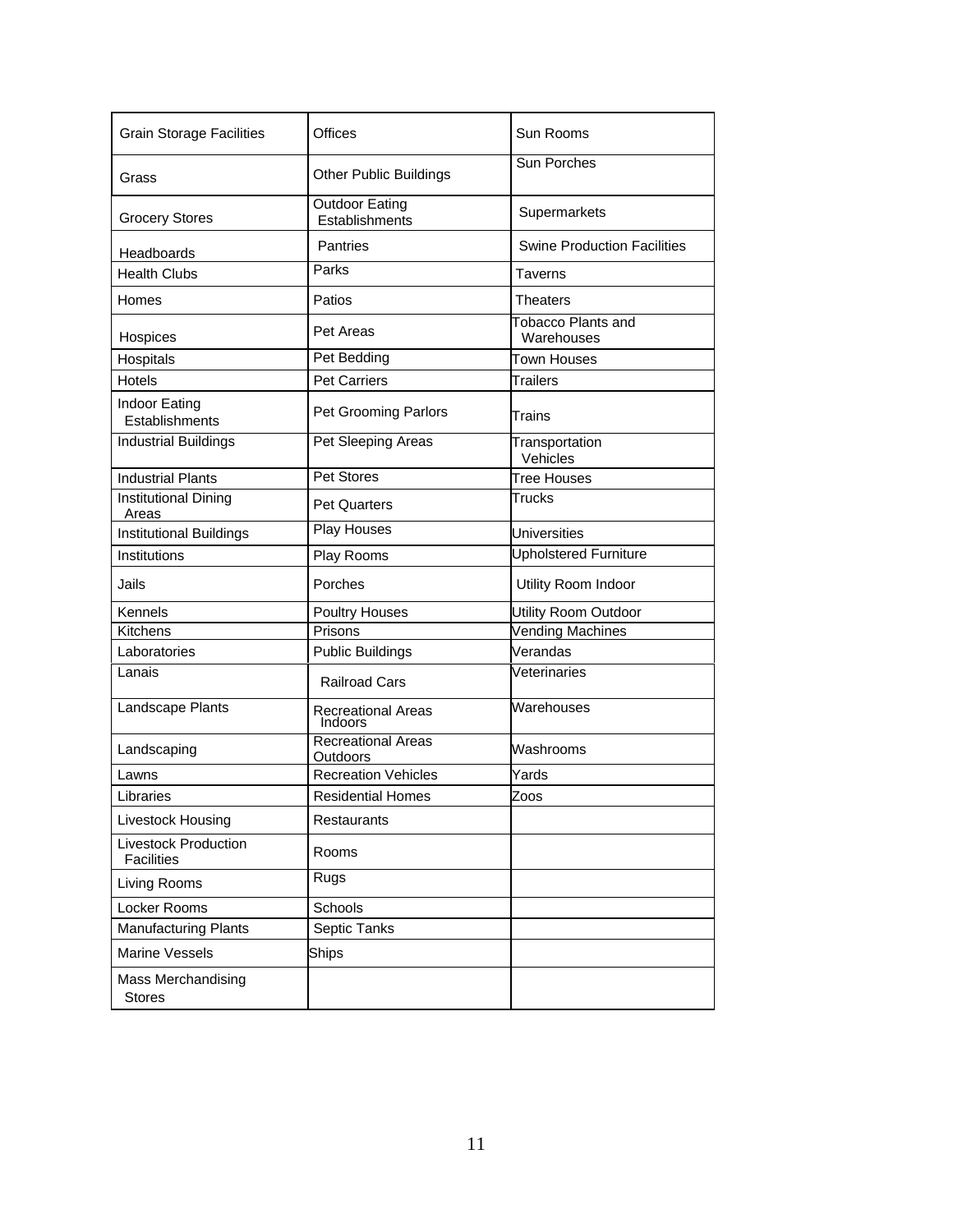**PIVOT 10** has shown to be effective against pests of the orders Acari, Anoplura, Blattodea, Coleoptera, Dermaptera, Dietera, Heteroptera, Hymenoptera, Lepidoptera, Orthoptera, Psocoptera, Siphonaptera, as well as other pests noted below:

| <b>Almond Moths</b>                     | <b>Drain Flies</b>         | Madeira Cockroaches              |
|-----------------------------------------|----------------------------|----------------------------------|
| American<br>Cockroaches                 | <b>Drugstore Beetles</b>   | Mealworms                        |
| Angoumois Grain                         | <b>Elm Leaf Beetles</b>    | <b>Merchant Grain beetles</b>    |
| Moths                                   |                            |                                  |
| Ants                                    | <b>Face Flies</b>          | Midges                           |
| <b>Asian Cockroaches</b>                | <b>Field Cockroaches</b>   | Mosquitoes                       |
| Asian Lady Beetles                      | <b>Filter Flies</b>        | <b>Moths</b>                     |
| Australian Cockroach                    | Fleas                      | Pennsylvania Wood<br>Cockroaches |
| <b>Beetles</b>                          | <b>Flies</b>               | <b>Phorid Flies</b>              |
| <b>Black Carpet Beetles</b>             | Florida Stinkroach         | Psocids                          |
| <b>Booklice</b>                         | <b>Fruit Flies</b>         | <b>Red Flour Beetles</b>         |
| <b>Bottle Flies</b>                     | <b>Fungus Gnats</b>        | <b>Rice Moths</b>                |
| <b>Boxelder Bugs</b>                    | German<br>Cockroaches      | <b>Rice Weevil</b>               |
| <b>Brown Cockroaches</b>                | <b>Granary Weevils</b>     | Saw-tooth Grain Beetles          |
| Brownbanded<br>Cockroaches              | <b>Ground Beetles</b>      | <b>Sewage Flies</b>              |
| <b>Cat Fleas</b>                        | <b>Hide Beetles</b>        | Silverfish                       |
| <b>Cheese Skippers</b>                  | <b>Horntails</b>           | <b>Small Dung Flies</b>          |
| <b>Cigarette Beetles</b>                | <b>Horn Flies</b>          | Smoky Brown<br>Cockroaches       |
| Cinereous<br>Cockroaches                | <b>House Flies</b>         | <b>Stable Flies</b>              |
| <b>Clothes Moths</b>                    | <b>Indian Meal Moths</b>   | <b>Surinam Cockroaches</b>       |
| Cockroaches                             | <b>Khapra Beetles</b>      |                                  |
| <b>Confused Flour</b><br><b>Beetles</b> | <b>Lesser Grain Borers</b> | <b>Tobacco Moths</b>             |
| Copra Beetles                           | Lone Star Tick             | <b>Turkestan Cockroaches</b>     |
| Crickets                                | <b>Ticks</b>               | <b>Vinegar Flies</b>             |
| <b>Darkling Beetles</b>                 | <b>Litter Beetles</b>      | <b>Warehouse Beetles</b>         |
|                                         |                            |                                  |